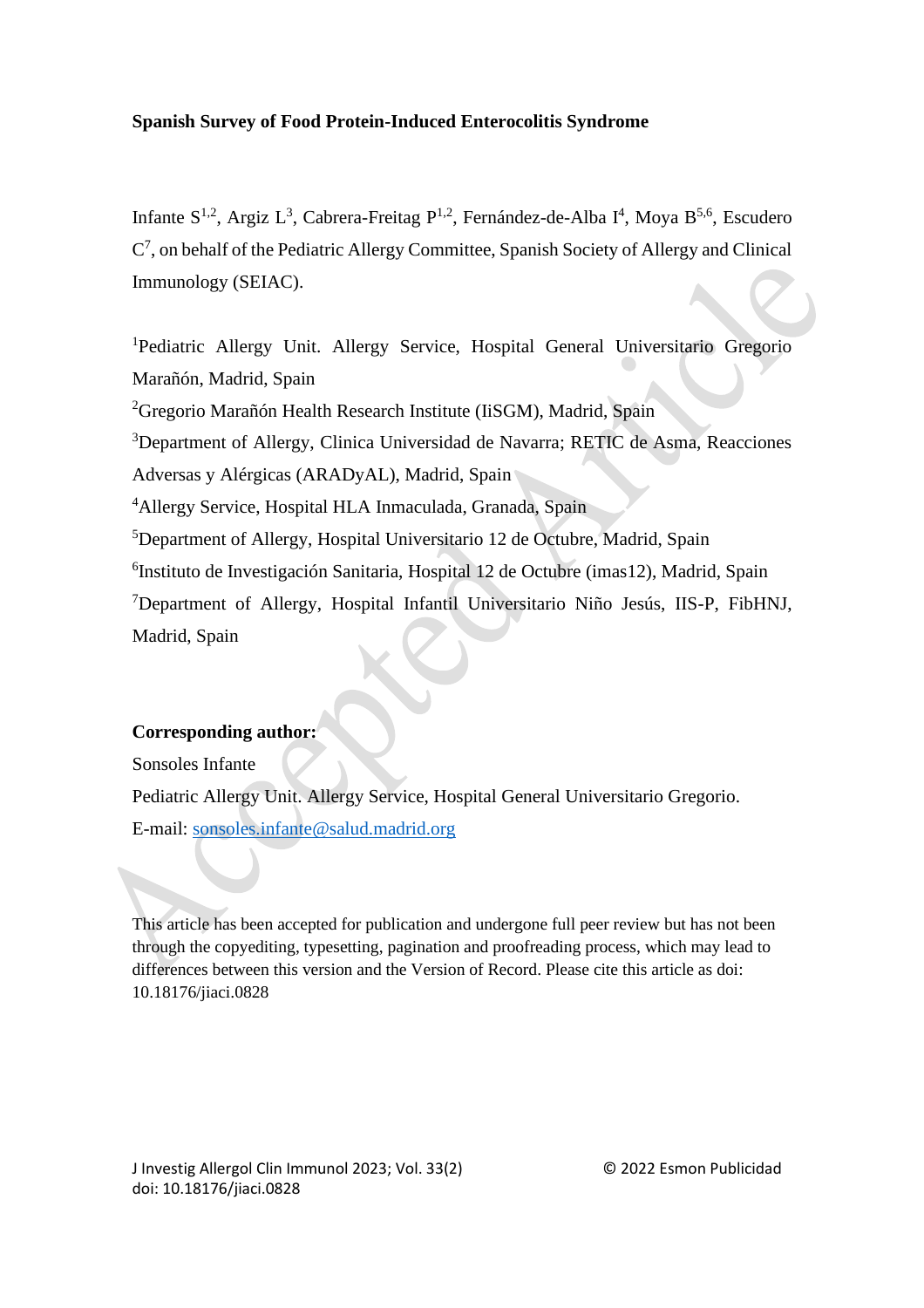**Key words:** Food allergy. Food protein-induced enterocolitis syndrome. FPIES. Spain. Survey.

**Palabras clave:** Alergia a alimentos. Encuesta. España. FPIES. Síndrome de enterocolitis inducida por proteínas de la dieta.

Food protein-induced enterocolitis syndrome (FPIES) is a non-IgE-mediated food allergy characterized by delayed and reproducible gastrointestinal symptoms. It is a heterogenous disorder with a wide spectrum of clinical phenotypes[1]. The typical symptoms and the offending triggers vary depending on the age of the onset of the disease and the geographic area[2]. The aim of this study was to establish the characteristic of FPIES and clinical management in Spain.

We performed an online cross-sectional survey completed by members of the Spanish Society of Allergy and Clinical Immunology (SEAIC) and of the Spanish Society of Paediatric Clinical Immunology, Allergy and Asthma (SEICAAP). The survey (online repository text) was created using SurveyMonkey® and it was launched in early March 2020 and ended in July 2020. The data were recorded in an anonymized database. The survey was fulfilled by 122 physicians (Table E1).

Most of the participants (74.4%) only treat pediatric patients diagnosed with FPIES, 4.9% only adults and 20.7% treated both. Most (81.2%) used the diagnostic criteria proposed by the International Consensus[3].

Almost all physicians (90%) carried out an oral food challenge (OFC), 41.7% during the follow-up to check tolerance to the offending food, 16.7% to check tolerance to other foods, 24.1% in both cases and 7.5% only for diagnosis. Period they considered adequate to perform the OFC varied according to patient's age, food involved, and the purpose of the OFC, but most wait 12-18 months from the last reaction. A 39.1% performed the OFC giving several equal doses on the same day, following the consensus recommendations, while 36.5% did it on the same day or in two days, but in increasing doses. Only 15% performed it giving a single dose per day in 2 different days. Most clinicians (77.5%) canalized a peripheral line before the OFC, but only 31% of them always did it.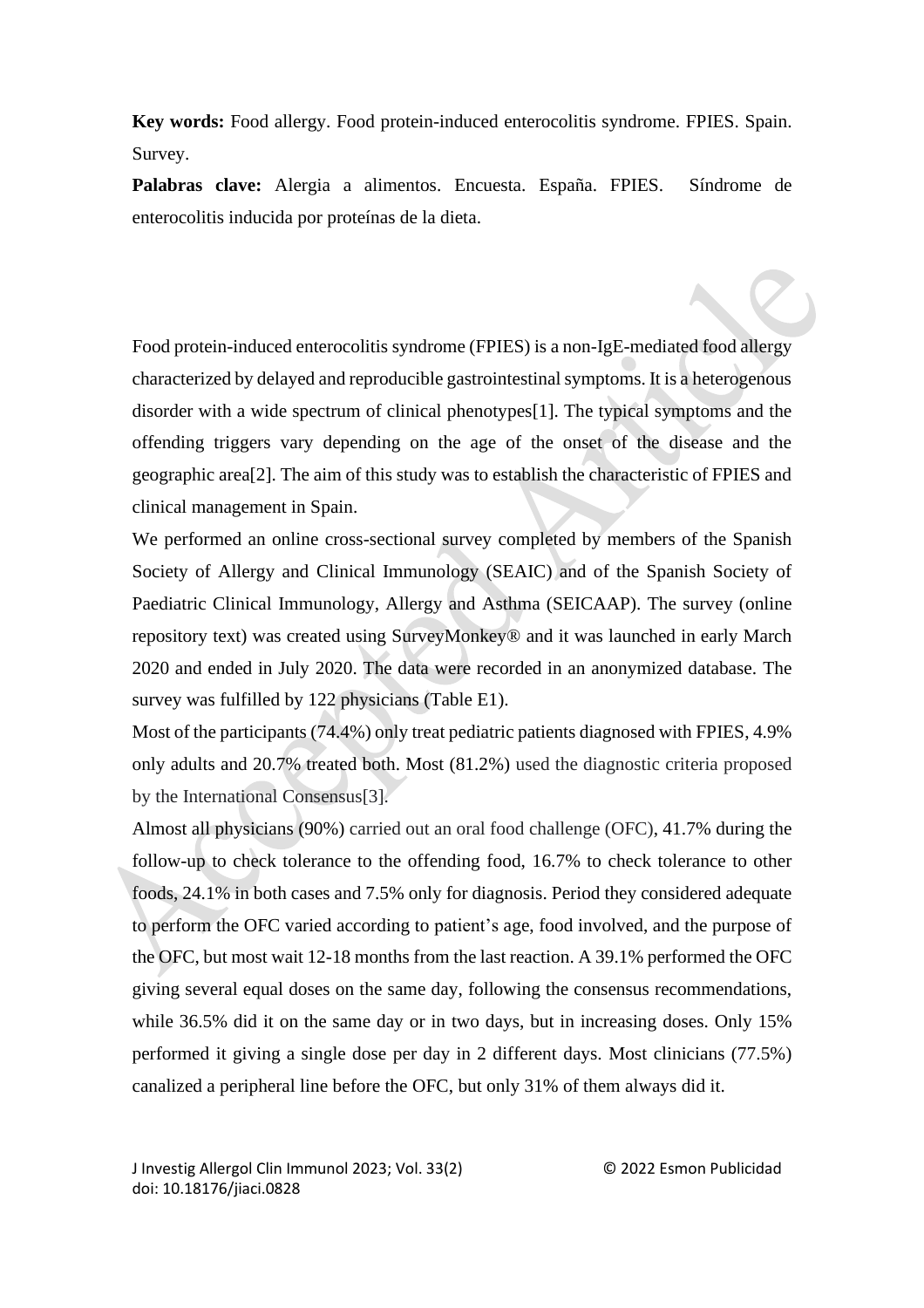Fish was the food most frequently involved in FPIES in children, followed by cow's milk proteins (CMP) and egg, while in adults the most offending triggers were fish and shellfish. In fish FPIES, most respondents (62.2%) performed OFC with an alternative fish, being canned tuna the most frequently used, followed by swordfish and salmon. However, in shellfish and cereals FPIES, only 33.3% and 32.3% of the respondents respectively, carried out the OFC with an alternative. Cephalopods were the most frequently used in the case of shellfish, followed by bivalves, and in the case of cereals, corn, and rice. Interestingly, in CMP-FPIES, 14.2% of the respondents used cooked milk as the first option in the OFC, and in egg-FPIES, 28.1% carried out with baked forms. As to the acquisition of tolerance, most respondents (36.5%) reported that the tolerance age of their patients with CMP-FPIES was between 2-3 years, in the case of hen's egg and cereals above 3 years (50.5% and 53.9% respondents, respectively), and for fish over 5 years (64.7%). (Table 1). Finally, regarding the treatment of the acute reaction most responders (40.5%) chose intravenous fluid reposition, ondansetron and corticosteroids.

FPIES is not only a heterogenous disease due to its different clinical presentations (acute, chronic, atypical, adult-onset)[1]. There are geographical and age dependent differences that make some foods more prevalent in some populations than others[2]. These differences are highly relevant to establish an accurate diagnosis, treatment, and diet. This study describes the characteristics of patients with FPIES in Spain. The survey carried out, answered by a representative sample of physicians from all over the national territory, gives us a global vision of the disease in our country. FPIES is considered an infrequent disease. The few prospective epidemiological studies published estimate an incidence of 0.34-0.7% in children and 0.2% in adults[4]. In our study, one third of the respondents perceived FPIES as a common disease and, even though most of the cases they attend are children, up to 25% of physicians had adult patients with FPIES. So probably, FPIES is a more frequent disease in this age group than what has been described so far.

Diagnosis is based on clinical history. There are several unvalidated diagnostic criteria sets published to assist in clinical diagnosis[5]. Interestingly, 80% of those surveyed answered that the most useful to them were the International Consensus one's[3]. This is striking since Vazquez-Ortiz et al[6] showed that with these criteria 25% of our paediatric population would not be correctly diagnosed. And in the case of adults, diagnostic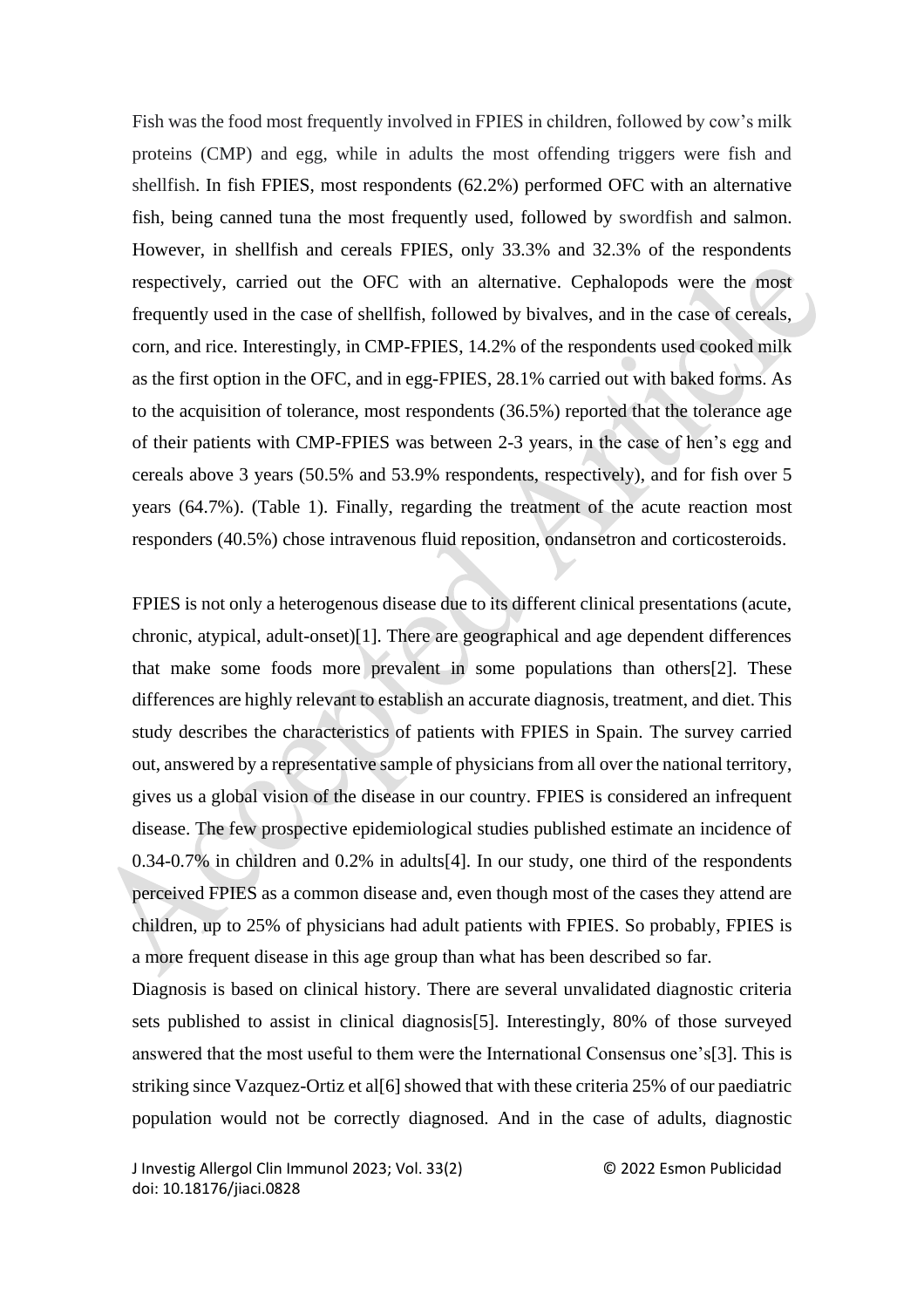profitability would be even worse since, according to published series, vomiting may be absent in many patients so we could leave up to 50% of adults with FPIES undiagnosed[7]. In the latest published criteria[5], crampy abdominal pain, a very common symptom in adults, replace vomiting in this age group.

In our study, fish followed by milk and hen's egg were the most common offending foods in children, while in adults the most common ones were fish and shellfish. These data agree with those previously published[3]. However, FPIES due to vegetables does not seem to be so infrequent in our country, since almost 40% of the respondents attend patients with FPIES by vegetables, especially legumes. Interestingly, soy FPIES, frequent in other countries is extremely rare in Spain[2], and yet mushroom seem to be an emerging trigger.

Regarding OFC, most professionals choose to administer several doses of food, at variable time intervals, throughout the same day. This, which was one of the recommendations given so far, has been shown to be meaningless unless it is an atypical FPIES, as a dose of 25% to 33% of the standard serving size is sufficient to trigger a reaction in most patients with FPIES[8].

The age at which Spanish children outgrow their FPIES is like that described globally[9], although it is maybe biased because OFC are performed at long intervals (12-18 months) and there is a lack of prospective studies.

Although several studies[10,11] have shown that most children in southern Europe had single FPIES and that it is possible to tolerate other food from the same group, only 18% of the respondents performed the OFC to check tolerance to them.

In conclusion, this national survey has allowed us to establish areas for improvement to work on in the coming years. Specifically, in the diagnostic criteria and how and when to perform the OFC.

### **Funding**

The survey was carried out thanks to SEAIC Foundation.

## **Conflict of interest**

None of the authors have any conflict of interest regarding this study.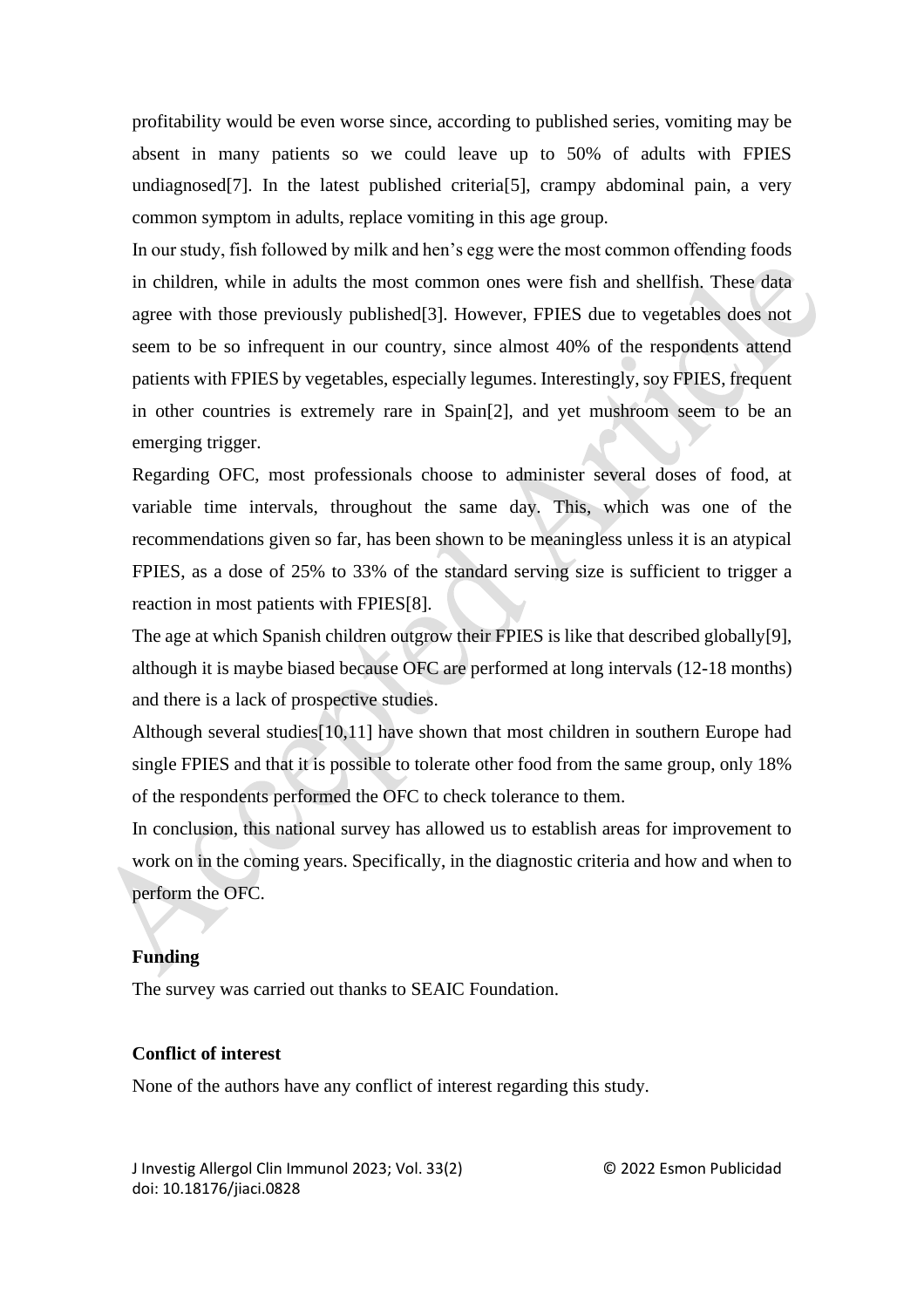#### **Acknowledgements**

We would like to thank the collaboration of M<sup>a</sup> Isabel Alvarado Izquierdo, Sandra Blanco Bermejo, Inmaculada Cerecedo Carballo, Angelica Feliú Vila, Sara Fernández Cortés, Purificación González Delgado, Hilda Rianec Hernández Suárez, Eva Mª Lasa Luaces, Marta Reche Frutos, Elena Rodríguez Platas, Francisco Javier Ruano Pérez and Mª Soledad Terrados Cepeda for the corrections and contributions made to both the survey and the manuscript.

#### **References**

- 1. Hoffmann NV, Ahmed A, Fortunato JE. Food protein-induced enterocolitis syndrome: Dynamic relationship among gastrointestinal symptoms, immune response, and the autonomic nervous system. Ann Allergy Asthma Immunol. 2021 May;126(5):498-505. doi: 10.1016/j.anai.2021.02.004. Epub 2021 Feb 11. PMID: 33582308.
- 2. Infante S, Cabrera-Freitag P, Morales-Cabeza C, Alvarez-Perea A. Geographical Variations in Food Protein-Induced Enterocolitis Syndrome. Curr Treat Options Allergy. 2019 (6):309-21. Doi: 10.1007/s40521-019-00234-x.
- 3. Nowak-Węgrzyn A, Chehade M, Groetch ME, Spergel JM, Wood RA, Allen K, et al. International consensus guidelines for the diagnosis and management of food protein-induced enterocolitis syndrome: Executive summary-Workgroup Report of the Adverse Reactions to Foods Committee, American Academy of Allergy, Asthma & Immunology. J Allergy Clin Immunol. 2017 Apr;139(4):1111-26.e4. doi: 10.1016/j.jaci.2016.12.966. Epub 2017 Feb 4. PMID: 28167094.
- 4. Cianferoni A. Food protein-induced enterocolitis syndrome epidemiology. Ann Allergy Asthma Immunol. 2021 May;126(5):469-77. doi: 10.1016/j.anai.2021.02.006. Epub 2021 Feb 16. PMID: 33607250.